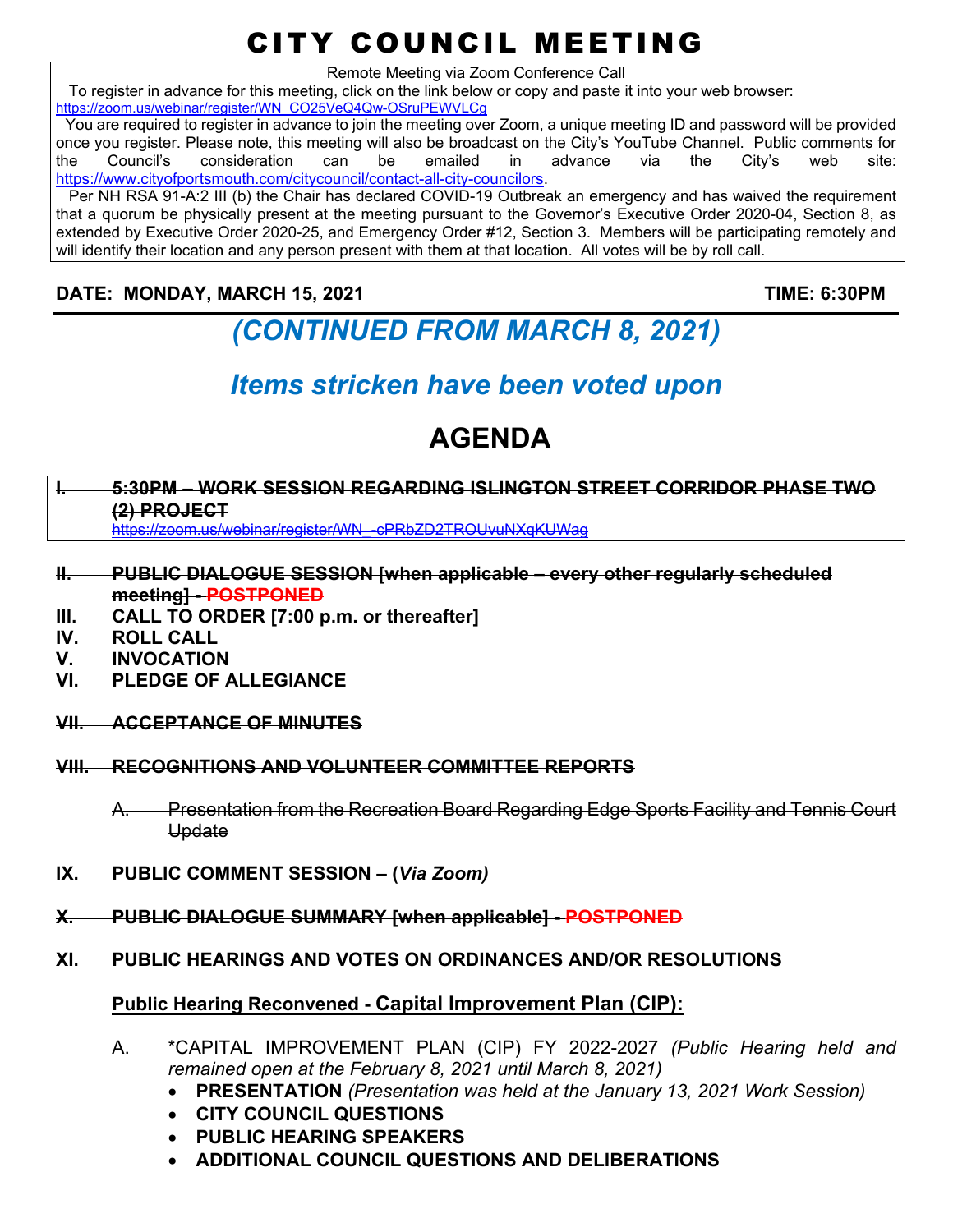#### **Third and Final Reading:**

B. Third and Final Reading of Ordinance amending Chapter 1, Article III, Section 1.310 – Zoning Board of Adjustment and Article IV, Section 1.404 – Historic District Commission

#### **XII. MAYOR BECKSTED**

- 1. \*Appointment of Renee Giffroy to the Arts & Non-Profit Blue Ribbon Committee
- 2. \*Appointment of Liaison/Representative from Reopen Portsmouth 2021 to the Arts & Non-Profit Blue Ribbon Committee
- 3. \*\*Request to Schedule a Public Informational Session Re: Great Bay Total Nitrogen General Permit on Thursday, March 11, 2021 at 6:00 p.m. *(Sample motion – move to hold a Public Informational Session regarding the Great Bay Total Nitrogen General Permit on Thursday, March 11, 2021 at 6:00 p.m.)*
- 4. \*Request to Reschedule City Manager Check-in to Tuesday, March 16, 2021 at 6:30 p.m. *(Sample motion – move to reschedule the City Manager Check-in to Tuesday, March 16, 2021 at 6:30 p.m.)*
- 5. Adoption of City Council Principles for Legislative Positions

#### **XIII. CITY COUNCIL MEMBERS**

#### **A. COUNCILOR McEACHERN**

- 1. \*Identification of City owned lands that could serve as spots for affordable housing *(Sample motion – move to request the City Manager report back on potential sites for affordable housing)*
- 2. Pickleball Courts *(Sample motion move to request City Manager direct City Staff to convert two tennis courts at South Playground to Pickleball Courts)*
- 3. RFP for Public / Private Sports Complex *(Sample motion move to request the City Manager issue an RFP for Public / Private Sports Complex)*

#### **B. COUNCILOR KENNEDY**

- 1. \*Upgrade the Greenleaf Skateboard Park *(Sample motion move to the Recreational Committee with a report back on the following: How the city can fix the Greenleaf Skateboard Park while working with the citizens group. This report should be given at the April 5th City Council meeting)*
- 2. \*Demolition Committee *(Sample motion move a report back from the Planning Board, Historic District Commission, and Demolition Committee on how to improve the Demolition Committee. This will include but not be limited to deterrents for the demolition of Portsmouth buildings, fines for misconduct, and public comments at meetings. The expectation would be a report back at the April 5th Council meeting)*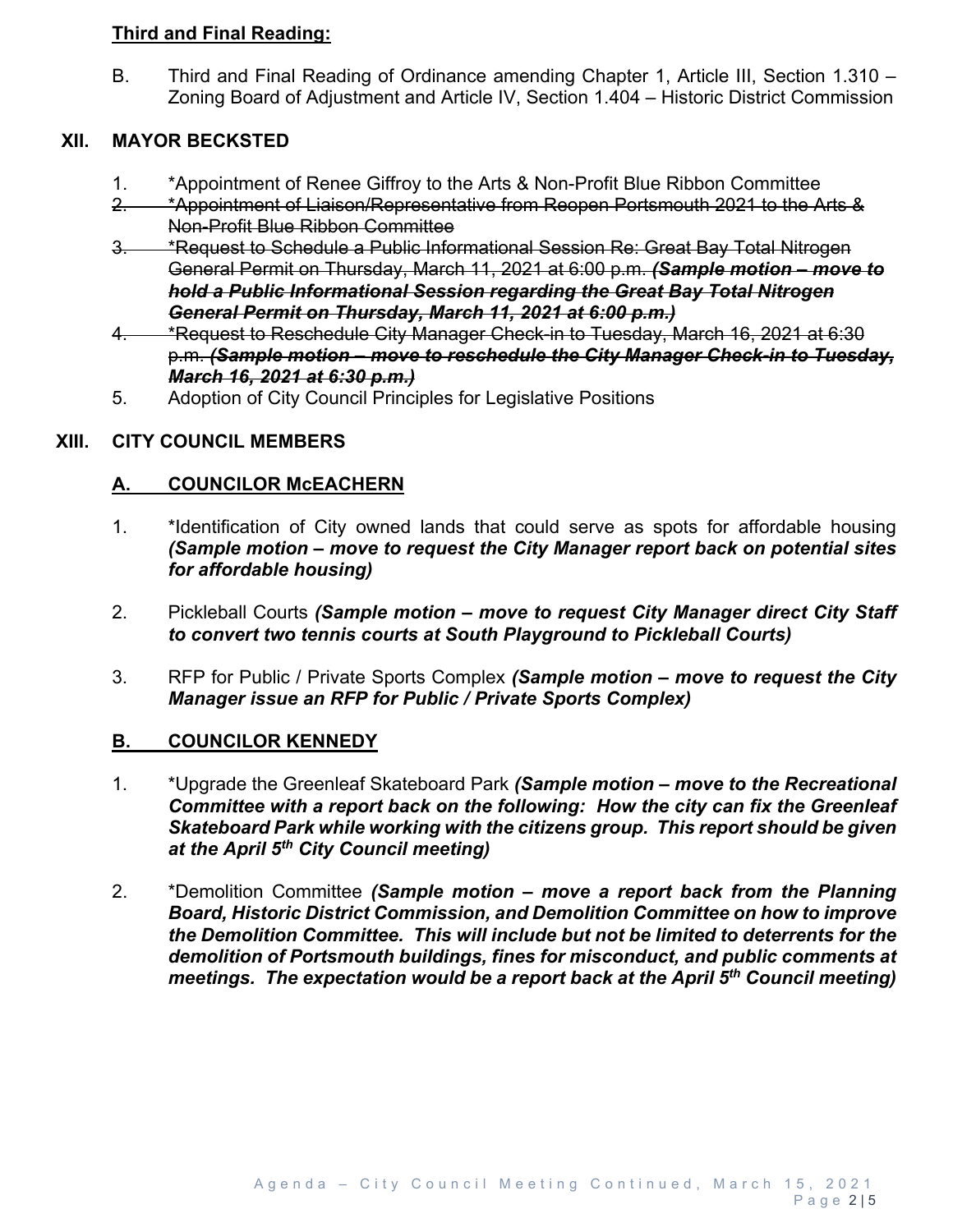#### **C. COUNCILOR KENNEDY & COUNCILOR HUDA**

1. \*Middle Street Bike Lane *(Sample motion – move to make modifications to the Middle Street bike lane from Highland Street to the intersection of Lincoln Avenue and Middle Street. This would be completed by moving the cars back to the curb, adding a flashing cross walk sign and crosswalk, and designate Lincoln Avenue as a safe route to schools bike route. This should be completed by April 15, 2021)* 

#### **D. COUNCILOR HUDA**

- 1. Capital Improvement Plan & Associated Bonding Process *(Sample motion move that the City Manager provide an update to the bonds issued and authorized un-issued report previously provided that identifies the CIP Projects listed under the description of:* 
	- *Bi-Annual Street Paving*
	- *Bi-Annual Sidewalk Improvements*
	- *School Building Improvements*
	- *Elementary School Improvements*
	- *Citywide Bridges*
	- *Citywide Bridge Improvements*
	- *Citywide Building Improvements*
	- *Annual Waterline Replacements*
	- *Annual Sewer Line Replacements*
	- *Pumping Station Upgrades*

*I am requesting this level of transparency to help the residents/taxpayers see the projects that affect their streets, neighborhoods, and schools, which their tax dollars are funding thru the general fund or bonding.* 

*Also to bring more transparency to the process by which project construction timing is prioritized or adjusted then funded for the Capital Improvement Plan.* 

*These requests are being made in response to taxpayer questions on:* 

- *Islington Street Construction*
- *Elwyn Road Sidewalks*
- *Peverly Hill Sidewalks*
- *Sound Barrier Wall Construction Off I-95*
- *Middle Road & Route 33 Safety Updates*
- *Maplewood Bridge Construction*

#### **XIV. APPROVAL OF GRANTS/DONATIONS**

A. Donation of Bike Service Station from Seacoast Area Bicycle Riders (SABR)

### **XV. CITY MANAGER'S ITEMS WHICH REQUIRE ACTION**

### **A. CITY MANAGER CONARD**

### *City Manager's Items Which Require Action:*

- 1. Building Permit Fee Waiver for the South Church
- Agenda City Council Meeting Continued, March 15, 2021 Page 3 | 5 2. \*Request to Schedule a Work Session Regarding Peirce Island Master Plan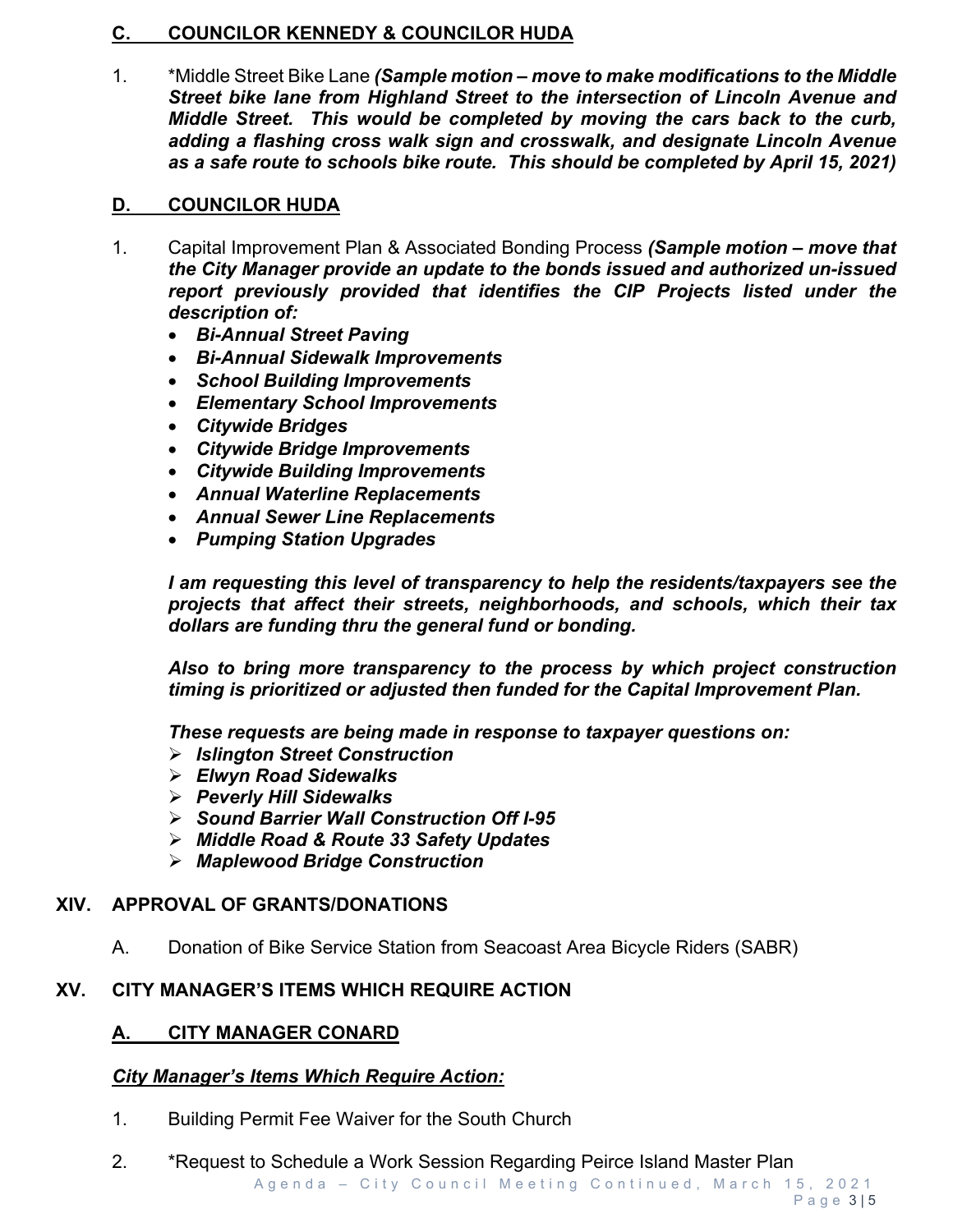- 3. Request to Schedule a Public Hearing for Refunding (Refinancing) a Callable Bond
- 4. 46 Maplewood Avenue Revised Public Access Easement
- 5. 145 Maplewood Avenue Request for Extension of Temporary Construction License
- 6. Proposed Longmeadow Road Extension Project
- 7. Patricia Drive Release of City Interest and Renaming of Private Road

#### **XVI. CONSENT AGENDA**

A. Request for License to Install a Projecting Sign for owner Melissa Pitcher, Max Charles, LLC for property located at 168 Fleet Street *(Anticipated action - move to approve the aforementioned Projecting Sign Licenses as recommended by the Planning Director, and further, authorize the City Manager to execute the License Agreement for this request)*

#### *Planning Director's Stipulations*

- *The license shall be approved by the Legal Department as to content and form;*
- *Any removal or relocation of projecting sign, for any reason, shall be done at no cost to the City; and*
- *Any disturbance of a sidewalk, street or other public infrastructure resulting from the installation, relocation or removal of the projecting sign, for any reason shall be restored at no cost to the City and shall be subject to review and acceptance by the Department of Public Works*
- B. Letter from Fred Petrone, I Got Bridged, requesting permission to hold a Walk-A-Thon for the charity "I GOT BRIDGED" on Sunday, September 26, 2021 or Sunday, October 3, 2021 at 10:00 a.m. *(Anticipated action – move to refer to the City Manager with Authority to Act)*
- C. Letter from Barbara Massar, Pro Portsmouth, Inc., updated programming events:
	- Children's Day Sunday, May 2, 2021; cancelled
	- 44<sup>th</sup> Annual Market Square Day Festival & 10k Road Race Saturday, June 12, 2021; re-scheduled to Saturday, September 18, 2021
	- $\bullet$  18<sup>th</sup> Annual Summer in the Street Originally planned for Saturday evenings July  $10^{th}$ ,  $17^{th}$ ,  $24^{th}$  and  $31^{st}$ ; TBD

*(Anticipated action – move to refer to the City Manager with Authority to Act)* 

#### **XVII. PRESENTATIONS & CONSIDERATION OF WRITTEN COMMUNICATIONS & PETITIONS**

A. Email Correspondence *(Sample motion – move to accept and place on file)*